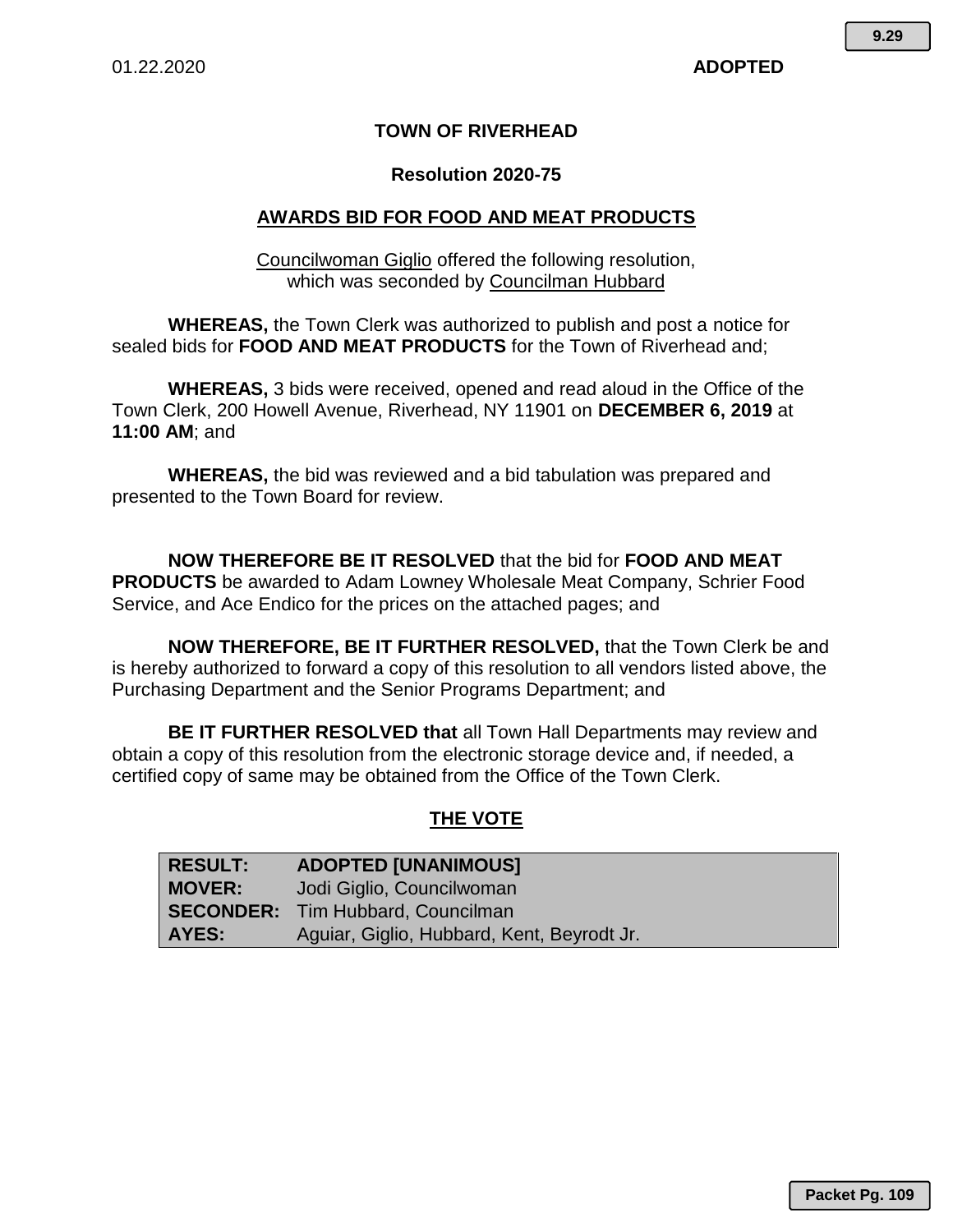# **FISCAL IMPACT STATEMENT OF PROPOSED RIVERHEAD TOWN BOARD LEGISLATION**

| Type of Legislation<br>А.                                                                                | Resolution x Local Law                                                                                                                                                                                                                       |                    |
|----------------------------------------------------------------------------------------------------------|----------------------------------------------------------------------------------------------------------------------------------------------------------------------------------------------------------------------------------------------|--------------------|
| В.                                                                                                       | Title of Proposed Legislation: Awards Bid for Food and Meat Products                                                                                                                                                                         |                    |
| Purpose of Proposed Legislation:<br>C.                                                                   |                                                                                                                                                                                                                                              |                    |
| Will the Proposed Legislation Have a Fiscal Impact?<br>D.                                                | Yes x<br>No                                                                                                                                                                                                                                  |                    |
| Е.                                                                                                       | If the answer to section D is "yes", select (a) or (b) below and initial or detail as applicable:                                                                                                                                            |                    |
| (a)<br>and complete H,I and J;                                                                           | The fiscal impact can be absorbed by Town/department existing resources set forth in approved Town Annual Budget<br>(example:routine and budgeted procurement of goods/services)*if selecting E(a), please initial then skip items F,G<br>or |                    |
| (b)                                                                                                      | The description/explanation of fiscal impact is set forth as follows:                                                                                                                                                                        |                    |
| F.<br>5 Years                                                                                            | If the answer to E required description/explanation of fiscal impact (E(b)), please describe total Financial Cost of Funding over                                                                                                            |                    |
| <b>Proposed Source of Funding</b><br>G.<br>Appropriation Account to be Charged: A01-6-6772-451-000-00000 |                                                                                                                                                                                                                                              |                    |
| Grant or other Revenue Source:                                                                           |                                                                                                                                                                                                                                              |                    |
| Appropriation Transfer (list account(s) and amount):                                                     |                                                                                                                                                                                                                                              |                    |
|                                                                                                          |                                                                                                                                                                                                                                              |                    |
| H. Typed Name &<br>Title of<br>Preparer: Teresa                                                          | I. Signature of Preparer                                                                                                                                                                                                                     | J. Date<br>1/14/20 |
| <b>Baldinucci</b>                                                                                        |                                                                                                                                                                                                                                              |                    |
|                                                                                                          | eresa Baldinucci<br>Teresa Baldinucci                                                                                                                                                                                                        |                    |
| K. Accounting Staff                                                                                      | L. Signature of Accounting Staff                                                                                                                                                                                                             | M. Date            |
| Name & Title<br>William Rothaar,<br>Accounting                                                           | William Rotham                                                                                                                                                                                                                               | 1/15/20            |
| Department                                                                                               | <b>William Rothaar</b>                                                                                                                                                                                                                       |                    |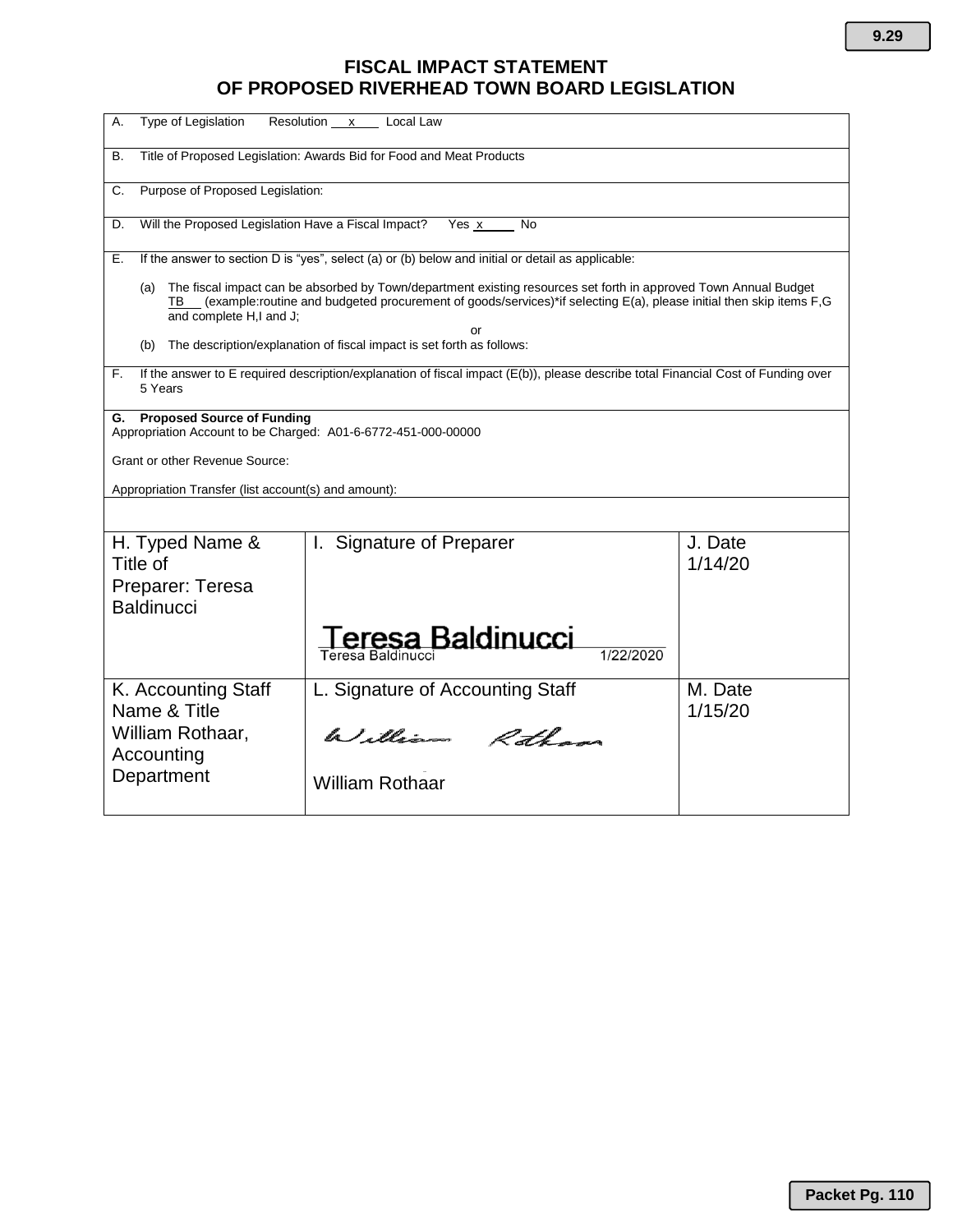|                 | BID NAME: FOOD AND MEAT PRODUCTS       |             |                  |                               |                                                                                           |                  |                  |                  |  |
|-----------------|----------------------------------------|-------------|------------------|-------------------------------|-------------------------------------------------------------------------------------------|------------------|------------------|------------------|--|
| <b>COMPANY:</b> | BID OPENING DATE: 12/6/2019            |             |                  | <b>LOWNEY WHOLESALE MEATS</b> |                                                                                           |                  |                  |                  |  |
| <b>CONTACT:</b> |                                        |             |                  | <b>ADAM H. LOWNEY</b>         | ACE ENDICO CORP.<br>H. SCHRIER & CO. INC.<br><b>STEVE MAIORANO</b><br><b>DEAN BLAIKIE</b> |                  |                  |                  |  |
| PHONE #:        |                                        |             |                  | 631-727-3635                  | 631-307-9570<br>914-347-3244                                                              |                  |                  |                  |  |
| <b>ITEM#</b>    | <b>DESCRIPTION</b>                     | <b>UNIT</b> | <b>BID PRICE</b> | <b>EXCEPTION</b>              | <b>BID PRICE</b>                                                                          | <b>EXCEPTION</b> | <b>BID PRICE</b> | <b>EXCEPTION</b> |  |
|                 | <b>GROCERY</b>                         |             |                  |                               |                                                                                           |                  |                  |                  |  |
|                 | ALMONDS, SLICED                        | 3#          | No Bid           |                               | \$23.45                                                                                   |                  | \$24.89          |                  |  |
| 2               | APPLE CIDER                            | 8/64 oz.    | No Bid           |                               | \$16.49                                                                                   |                  | \$16.94          |                  |  |
| 3               | APPLES, SLICED, CANNED                 | 6/10        | No Bid           |                               | \$28.40                                                                                   |                  | \$29.79          |                  |  |
| $\overline{4}$  | APPLESAUCE, NO SUGAR ADDED             | 6/10        | No Bid           |                               | \$24.64                                                                                   |                  | \$21.69          |                  |  |
| 5               | <b>BAY LEAF</b>                        | 16 OZ.      | No Bid           |                               | \$3.95                                                                                    |                  | \$4.97           |                  |  |
| 6               | BBQ SAUCE, KEN'S OR SWEET BABY RAY'S   | 4/1 GAL     | \$44.00          |                               | \$46.95                                                                                   |                  | \$46.29          |                  |  |
| $\overline{7}$  | BEANS, GARBANZO (CHICK PEAS)           | 6/10        | No Bid           |                               | \$20.59                                                                                   |                  | \$21.97          |                  |  |
| 8               | BEANS, THREE BEAN SALAD                | 6/10        | No Bid           |                               | \$29.94                                                                                   | <b>YES</b>       | \$29.94          | <b>YES</b>       |  |
| 9               | <b>BEEF BASE, GOLD LABEL</b>           | 6/1#        | No Bid           |                               | \$38.98                                                                                   |                  | \$32.89          |                  |  |
| 10              | BEETS, SWEET PICKLED, SLICED           | 6/10        | No Bid           |                               | \$37.49                                                                                   |                  | \$23.50          |                  |  |
| 11              | <b>BLACK BEANS, CANNED</b>             | 6/10        | No Bid           |                               | \$20.64                                                                                   |                  | \$23.79          |                  |  |
| 12              | BLACK-EYED PEAS, CANNED                | 6/10        | No Bid           |                               | \$14.13                                                                                   |                  | \$27.89          |                  |  |
| 13              | BREADCRUMBS, PLAIN                     | 6/5#        | No Bid           |                               | \$27.39                                                                                   |                  | \$18.49          |                  |  |
| 14              | CABBAGE, SHREDDED (cole slaw mix)      | 4/5#        | No Bid           |                               | \$22.75                                                                                   |                  | \$20.79          |                  |  |
| 15              | CEREAL, CREAM OF WHEAT                 | 12/28 OZ    | No Bid           |                               | \$13.69                                                                                   | <b>YES</b>       | \$21.87          | <b>YES</b>       |  |
| 16              | CHICKEN BASE, GOLD LABEL               | 6/1#        | No Bid           |                               | \$37.84                                                                                   |                  | \$37.98          | <b>YES</b>       |  |
| 17              | <b>CHICKEN BROTH</b>                   | 12/46 OZ    | No Bid           |                               | \$29.93                                                                                   |                  | \$27.89          |                  |  |
| 18              | CHIPS, COOL RANCH, IND                 | 64/1.75 OZ  | No Bid           |                               | No Bid                                                                                    |                  | \$25.98          |                  |  |
| 19              | CHIPS, NACHO CHEESE., IND.             | 64/1.75 OZ  | No Bid           |                               | \$34.94                                                                                   |                  | \$30.19          |                  |  |
| 20              | CHOPPED GARLIC IN OIL                  | 12/2#       | No Bid           |                               | \$21.68                                                                                   | <b>YES</b>       | \$36.59          |                  |  |
| 21              | CINNAMON                               | 16 OZ.      | No Bid           |                               | \$3.49                                                                                    |                  | \$3.98           |                  |  |
| 22              | CLAM BASE, GOLD LABEL                  | 6/1#        | No Bid           |                               | No Bid                                                                                    |                  | \$57.79          |                  |  |
| 23              | COFFEE, GROUND, DECAF, MAXWELL HOUSE   | 29.3 OZ     | No Bid           |                               | \$67.39                                                                                   | <b>YES</b>       | \$124.95         | <b>YES</b>       |  |
| 24              | COFFEE, GROUND, REGULAR, MAXWELL HOUSE | 30.5 OZ     | No Bid           |                               | \$72.69                                                                                   | <b>YES</b>       | \$140.40         | <b>YES</b>       |  |
| 25              | COOKIE, OREO, 4-PACK                   | 120/1.6 OZ  | No Bid           |                               | \$40.98                                                                                   |                  | \$41.49          |                  |  |
| 26              | COOKIES, CHOCOLATE CHIP                | 10#         | No Bid           |                               | \$25.40                                                                                   |                  | \$24.89          |                  |  |
| 27              | COOKIES, LORNA DOONES, 4-PACK          | 120/10Z     | No Bid           |                               | \$37.49                                                                                   |                  | \$34.89          |                  |  |
| 28              | COOKIES, OATMEAL                       | 10#         | No Bid           |                               | \$23.98                                                                                   |                  | \$22.09          |                  |  |
| 29              | <b>CORN STARCH</b>                     | 24/1#       | No Bid           |                               | \$19.95                                                                                   |                  | \$17.89          |                  |  |
| 30              | CORN, WHOLE KERNEL                     | 6/10        | No Bid           |                               | \$20.96                                                                                   |                  | \$23.94          |                  |  |
| 31              | CRACKERS, OYSTERETTE TYPE              | 150 CT      | No Bid           |                               | \$14.18                                                                                   |                  | \$13.21          |                  |  |
| 32              | CRANBERRIES, DRIED (OCEAN SPRAY)       | 10#         | No Bid           |                               | \$29.84                                                                                   |                  | \$16.79          |                  |  |
| 33              | CRANBERRY SAUCE, OCEAN SPRAY (JELLIED) | 6/10        | No Bid           |                               | \$36.89                                                                                   | <b>YES</b>       | \$36.98          |                  |  |
| 34              | CROUTONS                               | 5/2.25#     | No Bid           |                               | \$25.45                                                                                   |                  | \$18.79          |                  |  |
| 35              | DRESSING, BALSAMIC VINEGARETTE, KEN'S  | 4/1 GAL     | No Bid           |                               | \$47.98                                                                                   |                  | \$44.89          |                  |  |
| 36              | DRESSING, CHAMPAGNE VINEGARETTE, KEN'S | 4/1 GAL     | No Bid           |                               | No Bid                                                                                    |                  | \$44.89          |                  |  |
| 37              | DRESSING, ITALIAN, KEN'S ZESTY         | 4/1 GAL     | No Bid           |                               | No Bid                                                                                    |                  | \$42.79          |                  |  |
| 38              | DRESSING, ITALIAN, KRAFT ZESTY         | 4/1 GAL     | No Bid           |                               | \$43.95                                                                                   |                  | \$44.98          |                  |  |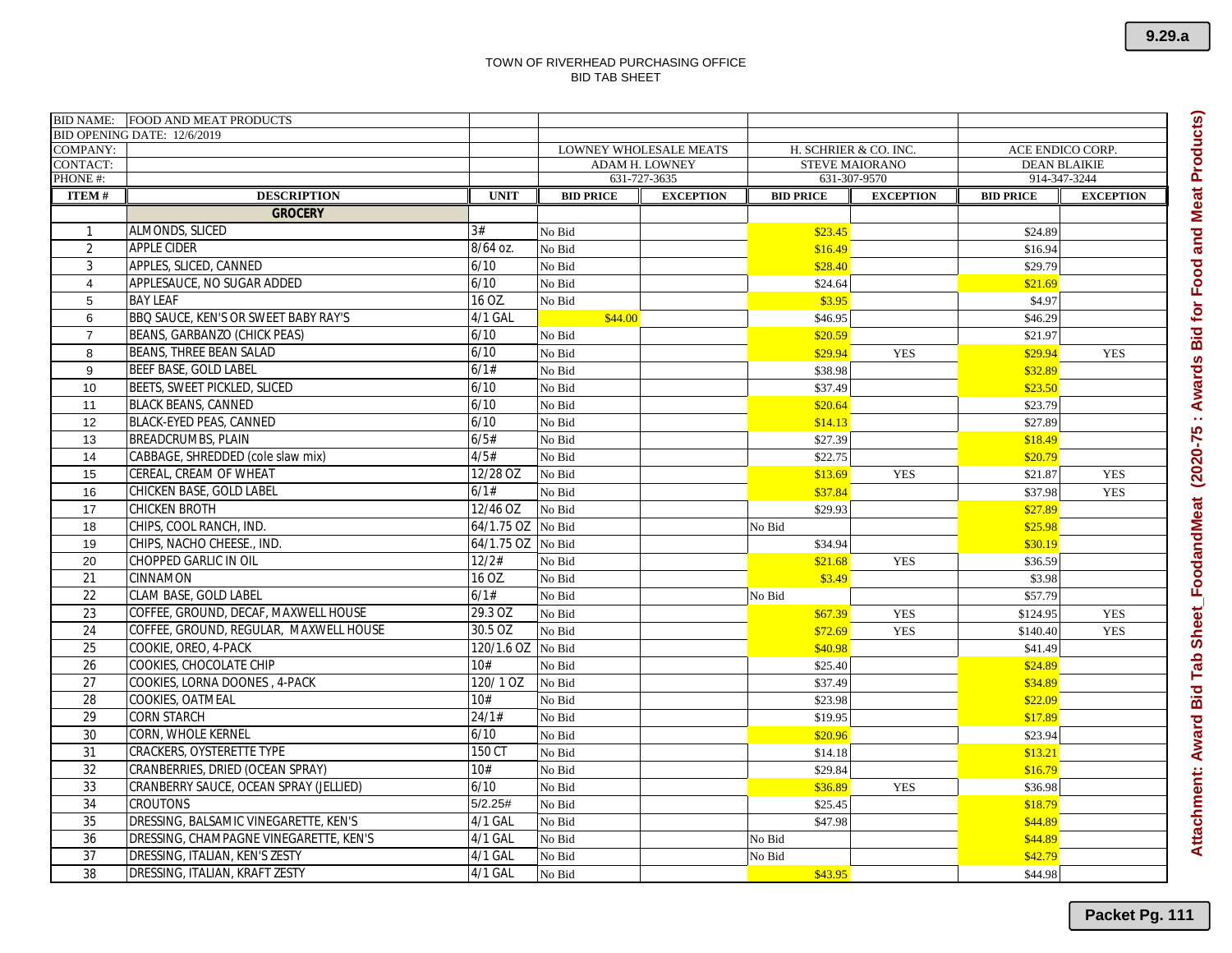|                                    | BID NAME: FOOD AND MEAT PRODUCTS    |             |                  |                                                 |                                                |                  |                                         |                  |
|------------------------------------|-------------------------------------|-------------|------------------|-------------------------------------------------|------------------------------------------------|------------------|-----------------------------------------|------------------|
|                                    | BID OPENING DATE: 12/6/2019         |             |                  |                                                 |                                                |                  |                                         |                  |
| <b>COMPANY:</b><br><b>CONTACT:</b> |                                     |             |                  | LOWNEY WHOLESALE MEATS<br><b>ADAM H. LOWNEY</b> | H. SCHRIER & CO. INC.<br><b>STEVE MAIORANO</b> |                  | ACE ENDICO CORP.<br><b>DEAN BLAIKIE</b> |                  |
| PHONE#:                            |                                     |             |                  | 631-727-3635                                    | 631-307-9570                                   |                  | 914-347-3244                            |                  |
| <b>ITEM#</b>                       | <b>DESCRIPTION</b>                  | <b>UNIT</b> | <b>BID PRICE</b> | <b>EXCEPTION</b>                                | <b>BID PRICE</b>                               | <b>EXCEPTION</b> | <b>BID PRICE</b>                        | <b>EXCEPTION</b> |
| 39                                 | DRESSING, RANCH, KEN'S              | 4/1 GAL     | No Bid           |                                                 | \$47.89                                        |                  | \$42.79                                 |                  |
| 40                                 | FISH, TUNA, WHITE                   | $6/66$ OZ   | No Bid           |                                                 | \$98.69                                        |                  | \$94.79                                 |                  |
| 41                                 | <b>FLOUR, ALL PURPOSE</b>           | 2/25#       | No Bid           |                                                 | \$7.95                                         |                  | \$15.79                                 |                  |
| 42                                 | FRUIT COCKTAIL IN JUICE             | 6/10#       | No Bid           |                                                 | \$31.48                                        |                  | \$35.19                                 |                  |
| 43                                 | FRUIT SALAD, MEDLEY IN JUICE        | 6/10#       | No Bid           |                                                 | \$29.98                                        |                  | \$29.98                                 |                  |
| 44                                 | FRUIT SALAD, TROPICAL IN JUICE      | 6/10#       | No Bid           |                                                 | \$30.96                                        |                  | \$29.98                                 |                  |
| 45                                 | <b>GARLIC, GRANULATED</b>           | 7#          | No Bid           |                                                 | \$27.60                                        | <b>YES</b>       | \$29.98                                 |                  |
| 46                                 | <b>GLAZE, BALSAMIC</b>              | 4/12.9 OZ   | No Bid           |                                                 | \$38.94                                        | <b>YES</b>       | \$28.89                                 |                  |
| 47                                 | <b>GRAHAM CRACKER CRUMBS</b>        | 2/5#        | No Bid           |                                                 | \$29.95                                        |                  | \$18.98                                 |                  |
| 48                                 | <b>GRAVY MASTER</b>                 | 32OZ        | No Bid           |                                                 | \$9.50                                         |                  | \$9.69                                  |                  |
| 49                                 | JELL-O, RED                         | 12/24 OZ    | No Bid           |                                                 | \$28.40                                        |                  | \$27.79                                 |                  |
| 50                                 | JUICE, APPLE, MOTTS                 | 8/64 OZ     | No Bid           |                                                 | \$21.96                                        |                  | \$19.98                                 |                  |
| 51                                 | JUICE, CRANBERRY, OCEAN SPRAY       | 8/64 OZ     | No Bid           |                                                 | \$17.89                                        | <b>YES</b>       | \$22.92                                 |                  |
| 52                                 | JUICE, ORANGE, HOMEMAKER            | 8/59OZ      | No Bid           |                                                 | \$19.29                                        |                  | \$17.98                                 |                  |
| 53                                 | JUICE, PINEAPPLE                    | 12/46 OZ    | No Bid           |                                                 | \$26.88                                        |                  | \$27.79                                 |                  |
| 54                                 | KETCHUP, HEINZ                      | 6/10        | \$32.00          |                                                 | \$33.68                                        |                  | \$34.49                                 |                  |
| 55                                 | KETCHUP, IND. HEINZ                 | 1000 CT     | No Bid           |                                                 | \$13.49                                        |                  | \$34.69                                 |                  |
| 56                                 | KIDNEY BEANS                        | 6/10#       | \$22.00          |                                                 | \$24.45                                        |                  | \$24.50                                 |                  |
| 57                                 | item #56 duplicated in error        |             |                  |                                                 |                                                |                  |                                         |                  |
| 58                                 | LEMON JUICE, PC                     | 200 CT      | No Bid           |                                                 | \$6.20                                         |                  | \$13.15                                 |                  |
| 59                                 | MAYONNAISE, HELLMANN'S              | 4/1 GAL     | No Bid           |                                                 | \$59.98                                        |                  | \$53.95                                 |                  |
| 60                                 | MAYONNAISE, HELLMANS, PC            | 210 CT      | No Bid           |                                                 | \$26.45                                        |                  | \$24.59                                 |                  |
| 61                                 | MAYONNAISE, IMPERIAL                | 4/1 GAL     | No Bid           |                                                 | \$26.50                                        |                  | \$25.95                                 | <b>YES</b>       |
| 62                                 | MUSHROOMS, CANNED                   | 6/10        | No Bid           |                                                 | \$31.74                                        |                  | \$36.89                                 |                  |
| 63                                 | MUSTARD, GULDEN'S                   | 1 GAL       | \$9.50           |                                                 | \$9.50                                         |                  | \$7.94                                  |                  |
| 64                                 | MUSTARD, GULDEN'S, PC               | 500 CT      | No Bid           |                                                 | \$18.98                                        |                  | \$17.79                                 |                  |
| 65                                 | OATMEAL, QUAKER OATS, OLD FASHIONED | 12/48 OZ    | No Bid           |                                                 | \$36.48                                        |                  | \$39.78                                 |                  |
| 66                                 | ONION, GRANULATED                   | 7#          | No Bid           |                                                 | \$18.74                                        | <b>YES</b>       | \$19.97                                 | <b>YES</b>       |
| 67                                 | ORANGES, MANDARIN, WHOLE SEGMENT    | 6/10#       | No Bid           |                                                 | \$35.89                                        |                  | \$38.97                                 |                  |
| 68                                 | OREGANO                             | 16 OZ       | No Bid           |                                                 | \$2.98                                         |                  | \$6.15                                  |                  |
| 69                                 | <b>PAM SPRAY</b>                    | 6/17 OZ     | No Bid           |                                                 | \$19.69                                        |                  | \$17.98                                 |                  |
| 70                                 | <b>PAPRIKA</b>                      | 16 OZ       | No Bid           |                                                 | \$3.10                                         |                  | \$3.69                                  | <b>YES</b>       |
| 71                                 | PARSLEY, FLAKES                     | 8 OZ        | No Bid           |                                                 | \$4.24                                         |                  | \$6.94                                  | <b>YES</b>       |
| 72                                 | PASTA, EGG NOODLES, WIDE            | 10#         | No Bid           |                                                 | \$10.98                                        |                  | \$14.39                                 |                  |
| 73                                 | PASTA, ELBOW MACARONI               | 20#         | \$18.00          |                                                 | \$12.98                                        |                  | \$12.39                                 |                  |
| 74                                 | PASTA, PENNE                        | 20#         | \$18.00          |                                                 | \$12.89                                        |                  | \$11.16                                 |                  |
| 75                                 | PASTA, SPAGHETTI                    | 20#         | No Bid           |                                                 | \$12.89                                        |                  | \$11.69                                 |                  |
| 76                                 | PASTA, TRI-COLOR, SPIRAL            | 10#         | No Bid           |                                                 | \$12.49                                        |                  | \$22.88                                 | <b>YES</b>       |
| 77                                 | PASTA, ZITI                         | 20#         | No Bid           |                                                 | \$12.89                                        |                  | \$11.29                                 |                  |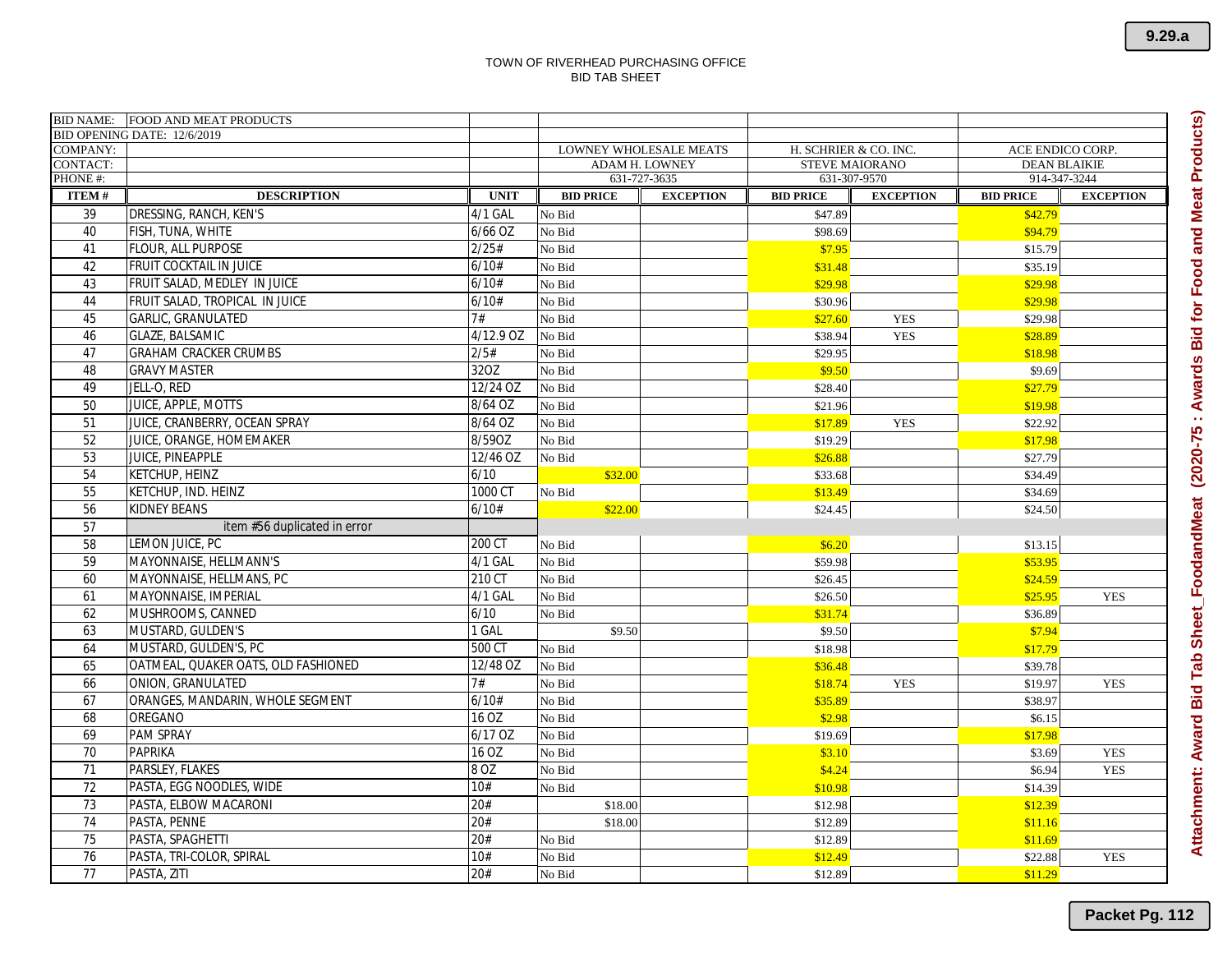|                                    | BID NAME: FOOD AND MEAT PRODUCTS      |             |                  |                                                 |                                                |                  |                                         |                  |  |
|------------------------------------|---------------------------------------|-------------|------------------|-------------------------------------------------|------------------------------------------------|------------------|-----------------------------------------|------------------|--|
|                                    | BID OPENING DATE: 12/6/2019           |             |                  |                                                 |                                                |                  |                                         |                  |  |
| <b>COMPANY:</b><br><b>CONTACT:</b> |                                       |             |                  | LOWNEY WHOLESALE MEATS<br><b>ADAM H. LOWNEY</b> | H. SCHRIER & CO. INC.<br><b>STEVE MAIORANO</b> |                  | ACE ENDICO CORP.<br><b>DEAN BLAIKIE</b> |                  |  |
| PHONE#:                            |                                       |             |                  | 631-727-3635                                    | 631-307-9570<br>914-347-3244                   |                  |                                         |                  |  |
| <b>ITEM#</b>                       | <b>DESCRIPTION</b>                    | <b>UNIT</b> | <b>BID PRICE</b> | <b>EXCEPTION</b>                                | <b>BID PRICE</b>                               | <b>EXCEPTION</b> | <b>BID PRICE</b>                        | <b>EXCEPTION</b> |  |
| 78                                 | PEACHES, SLICED, NATURAL, IN JUICE    | 6/10        | No Bid           |                                                 | \$28.29                                        |                  | \$29.19                                 |                  |  |
| 79                                 | PEAR HALVES, NATURAL, IN JUICE        | 6/10        | No Bid           |                                                 | \$32.00                                        |                  | \$30.97                                 |                  |  |
| 80                                 | PEARS, DICED, NATURAL, IN JUICE       | 6/10        | No Bid           |                                                 | \$28.20                                        |                  | \$26.57                                 |                  |  |
| 81                                 | PEPPER STRIPS, MIXED RED & GREEN      | 6/10        | No Bid           |                                                 | \$29.64                                        |                  | \$36.29                                 |                  |  |
| 82                                 | PEPPER, BLACK                         | 16 OZ       | No Bid           |                                                 | \$4.89                                         |                  | \$5.99                                  |                  |  |
| 83                                 | PEPPERS, RED, FIREROASTED             | 6/10        | No Bid           |                                                 | \$31.88                                        |                  | \$30.89                                 |                  |  |
| 84                                 | PINEAPPLE CHUNKS. IN JUICE            | 6/10        | No Bid           |                                                 | \$31.96                                        |                  | \$27.89                                 |                  |  |
| 85                                 | PINEAPPLE SLICED. IN JUICE            | 6/10        | No Bid           |                                                 | \$34.45                                        |                  | \$27.79                                 |                  |  |
| 86                                 | PORK & BEANS, (BAKED) BUSH'S          | 6/10        | No Bid           |                                                 | \$24.79                                        | <b>YES</b>       | \$38.97                                 |                  |  |
| 87                                 | POTATO CHIPS                          | 104/1 OZ    | No Bid           |                                                 | \$36.75                                        |                  | \$33.98                                 |                  |  |
| 88                                 | POTATOES, SWEET, CANNED               | 6/10        | No Bid           |                                                 | \$29.40                                        |                  | \$25.79                                 |                  |  |
| 89                                 | PRETZEL, VENDING                      | 88 CT       | No Bid           |                                                 | \$33.95                                        |                  | \$30.89                                 |                  |  |
| 90                                 | PUDDING, CHOCOLATE                    | 6/10        | No Bid           |                                                 | \$25.95                                        |                  | \$27.39                                 |                  |  |
| 91                                 | PUDDING, LEMON                        | 6/10        | No Bid           |                                                 | \$26.98                                        |                  | \$32.89                                 |                  |  |
| 92                                 | RED CABBAGE, SWEET & SOUR, LOHMANN    | 6/10        | No Bid           |                                                 | \$36.97                                        |                  | \$31.78                                 | <b>YES</b>       |  |
| 93                                 | <b>RELISH</b>                         | 4/1 GAL     | No Bid           |                                                 | \$23.39                                        |                  | \$23.69                                 |                  |  |
| 94                                 | RICE PILAF, UNCLE BEN'S               | $6/36$ OZ   | No Bid           |                                                 | \$23.60                                        | <b>YES</b>       | \$27.98                                 |                  |  |
| 95                                 | RICE, WHITE, PARBOILED, UNCLE BEN'S   | 25#         | No Bid           |                                                 | \$12.69                                        | <b>YES</b>       | \$20.98                                 |                  |  |
| 96                                 | RICE, WILD, LONG GRAIN, UNCLE BEN'S   | 6/36#       | No Bid           |                                                 | \$30.48                                        | <b>YES</b>       | \$50.89                                 |                  |  |
| 97                                 | SALAD OIL 90/10                       | $6/1$ GAL   | No Bid           |                                                 | \$30.94                                        |                  | \$34.79                                 |                  |  |
| 98                                 | SALT                                  | 24/26 OZ    | No Bid           |                                                 | \$13.25                                        |                  | \$12.39                                 |                  |  |
| 99                                 | SAUCE, DUCK                           | 4/1 GAL     | No Bid           |                                                 | \$20.90                                        |                  | \$34.39                                 |                  |  |
| 100                                | SAUCE, SPAGHETTI, ANGELA MIA          | 6/10        | No Bid           |                                                 | \$44.80                                        |                  | \$37.29                                 |                  |  |
| 101                                | SAUCE, SWEET & SOUR, KRAFT            | $6/64$ OZ   | No Bid           |                                                 | \$39.50                                        | <b>YES</b>       | \$32.79                                 | <b>YES</b>       |  |
| 102                                | SAUCE, SWEET & SOUR, MINOR'S          | $6/64$ OZ   | No Bid           |                                                 | \$44.95                                        |                  | \$46.98                                 |                  |  |
| 103                                | SAUCE, WORCESTERSHIRE                 | 4/1 GAL     | \$14.00          |                                                 | \$14.98                                        |                  | \$30.59                                 |                  |  |
| 104                                | SAUERKRAUT, OLD FASHOINED BARREL, B&G | 1 GAL       | No Bid           |                                                 | No Bid                                         |                  | \$19.69                                 |                  |  |
| 105                                | SOY SAUCE LOW SODIUM                  | 6/64 OZ     | No Bid           |                                                 | \$44.79                                        |                  | \$39.79                                 |                  |  |
| 106                                | SPLENDA                               | 2000 CT     | No Bid           |                                                 | \$31.84                                        |                  | \$23.49                                 | <b>YES</b>       |  |
| 107                                | STRINGBEANS REG. CUT, CANNED          | 6/10        | No Bid           |                                                 | \$23.96                                        |                  | \$23.69                                 |                  |  |
| 108                                | STUFFING, CHICKEN FLAVOR, UNCLE BEN'S | 6/28 OZ     | No Bid           |                                                 | \$27.89                                        | <b>YES</b>       | \$63.89                                 | <b>YES</b>       |  |
| 109                                | SUGAR, BROWN, LIGHT OR DARK           | 24/1#       | No Bid           |                                                 | \$28.98                                        |                  | \$24.98                                 |                  |  |
| 110                                | SUGAR, WHITE, GRANULATED              | 50#         | \$27.00          |                                                 | \$27.45                                        |                  | \$24.89                                 |                  |  |
| 111                                | TEA BAGS, BLACK, LIPTON               | 10/100 CT   | No Bid           |                                                 | \$43.49                                        |                  | \$40.89                                 |                  |  |
| 112                                | TEA BAGS, GREEN, LIPTON               | 5/100 CT    | No Bid           |                                                 | No Bid                                         |                  | \$29.98                                 |                  |  |
| 113                                | THYME                                 | 16 OZ       | No Bid           |                                                 | \$4.45                                         |                  | \$3.59                                  |                  |  |
| 114                                | TOMAOTES, WHOLE, CANNED               | 6/10        | No Bid           |                                                 | \$19.95                                        |                  | \$17.69                                 |                  |  |
| 115                                | <b>VEGETABLE OIL</b>                  | 4/1 GAL     | No Bid           |                                                 | \$29.95                                        | <b>YES</b>       | \$33.49                                 | <b>YES</b>       |  |
| 116                                | VINEGAR, CIDER                        | 4/1 GAL     | \$9.00           |                                                 | \$8.69                                         |                  | \$9.89                                  |                  |  |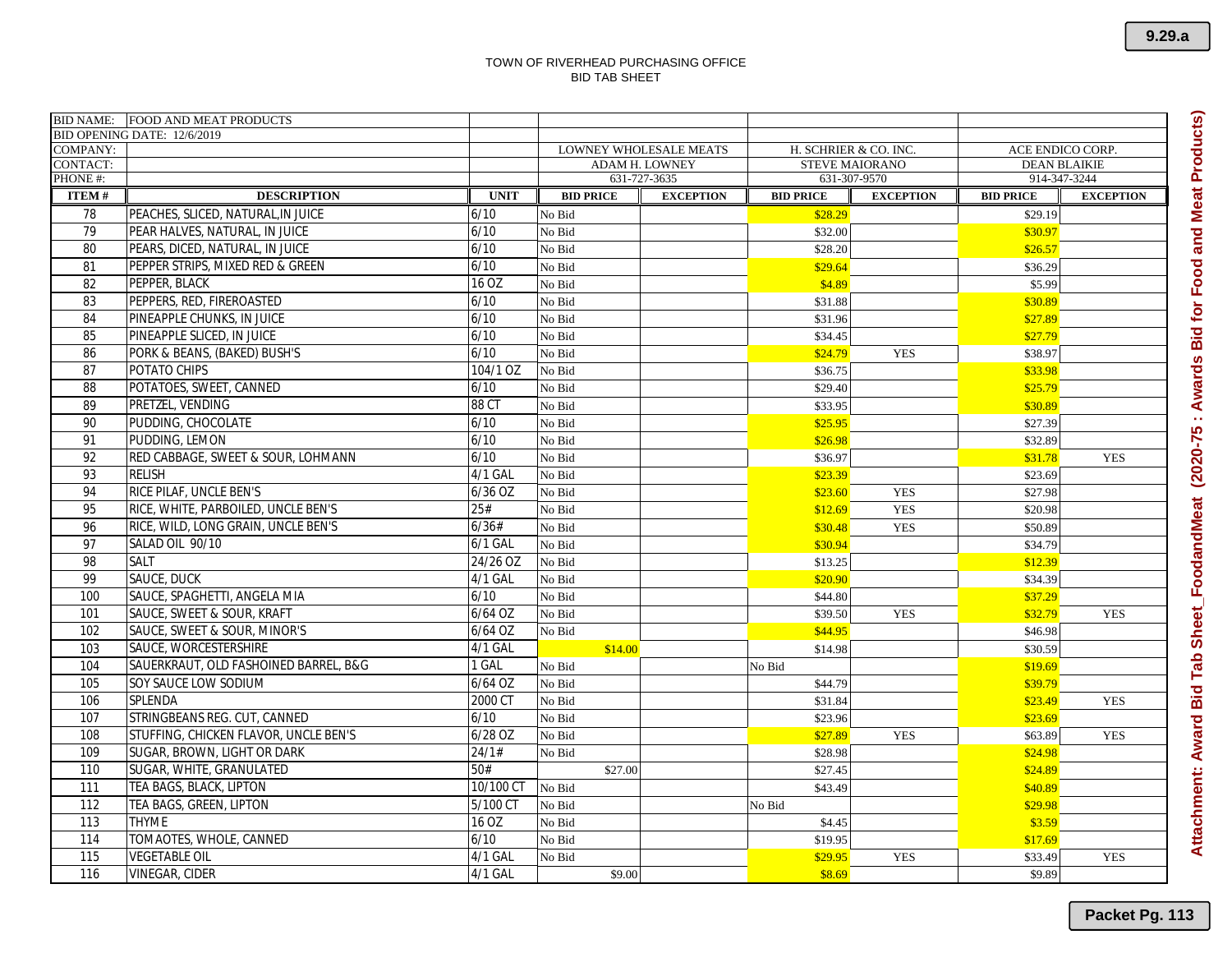|                 | BID NAME: FOOD AND MEAT PRODUCTS |                   |                  |                                                 |                                                                                           |                  |                  |                  |
|-----------------|----------------------------------|-------------------|------------------|-------------------------------------------------|-------------------------------------------------------------------------------------------|------------------|------------------|------------------|
| <b>COMPANY:</b> | BID OPENING DATE: 12/6/2019      |                   |                  |                                                 |                                                                                           |                  |                  |                  |
| CONTACT:        |                                  |                   |                  | LOWNEY WHOLESALE MEATS<br><b>ADAM H. LOWNEY</b> | H. SCHRIER & CO. INC.<br>ACE ENDICO CORP.<br><b>STEVE MAIORANO</b><br><b>DEAN BLAIKIE</b> |                  |                  |                  |
| PHONE #:        |                                  |                   | 631-727-3635     |                                                 | 631-307-9570                                                                              |                  | 914-347-3244     |                  |
| <b>ITEM#</b>    | <b>DESCRIPTION</b>               | <b>UNIT</b>       | <b>BID PRICE</b> | <b>EXCEPTION</b>                                | <b>BID PRICE</b>                                                                          | <b>EXCEPTION</b> | <b>BID PRICE</b> | <b>EXCEPTION</b> |
| 117             | VINEGAR, WHITE                   | 4/1 GAL           | \$9.00           |                                                 | \$6.99                                                                                    |                  | \$6.89           |                  |
| 118             | WATER, POLAND SPRING, BOTTLES    | 24/16.90Z         | No Bid           |                                                 | \$5.74                                                                                    | <b>YES</b>       | \$9.85           | <b>YES</b>       |
| 119             | ZUCCHINI & TOMATOES, CANNED      | 6/10              | No Bid           |                                                 | No Bid                                                                                    |                  | No Bid           |                  |
|                 |                                  |                   |                  |                                                 |                                                                                           |                  |                  |                  |
|                 | <b>PRODUCE</b>                   |                   |                  |                                                 |                                                                                           |                  |                  |                  |
| 120             | APPLES (MACINTOSH)               | 120-140           | No Bid           |                                                 | \$25.98                                                                                   |                  | \$25.50          |                  |
| 121             | <b>BANANAS</b>                   | 10#               | No Bid           |                                                 | \$5.95                                                                                    |                  | \$8.75           |                  |
| 122             | CANTELOUPE                       | 3 CT              | No Bid           |                                                 | \$8.95                                                                                    |                  | \$9.40           |                  |
| 123             | <b>CARROTS</b>                   | 50#               | No Bid           |                                                 | \$24.95                                                                                   |                  | \$21.89          |                  |
| 124             | CAULIFLOWER                      | 12 CT             | No Bid           |                                                 | \$38.75                                                                                   |                  | \$22.00          |                  |
| 125             | <b>CELERY</b>                    | 24 CT             | No Bid           |                                                 | \$39.95                                                                                   |                  | \$28.00          | <b>YES</b>       |
| 126             | CHERRY TOMATOES                  | 10#               | No Bid           |                                                 | \$16.95                                                                                   | <b>YES</b>       | \$19.00          | <b>YES</b>       |
| 127             | <b>CUCUMBERS</b>                 | 10#               | No Bid           |                                                 | \$6.95                                                                                    |                  | \$5.75           | <b>YES</b>       |
| 128             | FRESH CAULIFLOWER                | EACH              | No Bid           |                                                 | \$11.75                                                                                   |                  | \$9.00           | <b>YES</b>       |
| 129             | LETTUCE, ROMAINE HEARTS          | 24 CT             | No Bid           |                                                 | \$42.50                                                                                   |                  | \$26.00          |                  |
| 130             | <b>ONIONS, SPANISH</b>           | 50#               | No Bid           |                                                 | \$22.50                                                                                   |                  | \$18.00          |                  |
| 131             | <b>ORANGES</b>                   | 1/113 CT          | No Bid           |                                                 | \$29.95                                                                                   |                  | \$28.00          |                  |
| 132             | <b>PEARS</b>                     | 120 CT            | No Bid           |                                                 | \$39.95                                                                                   |                  | \$45.00          |                  |
| 133             | PEPPERS, GREEN                   | 25#               | No Bid           |                                                 | \$28.50                                                                                   |                  | \$24.00          |                  |
| 134             | PEPPERS, RED                     | 25#               | No Bid           |                                                 | \$49.50                                                                                   |                  | \$38.00          |                  |
| 135             | PLUMS, BLACK                     | 28#               | No Bid           |                                                 | \$42.50                                                                                   |                  | No Bid           |                  |
| 136             | POTATOES, IDAHO                  | 90 CT/50#         | No Bid           |                                                 | \$26.50                                                                                   |                  | \$32.00          |                  |
| 137             | POTATOES, RED, SIZE A            | 50#               | No Bid           |                                                 | \$26.50                                                                                   |                  | \$22.00          |                  |
| 138             | POTATOES, RED, SIZE B            | 50#               | No Bid           |                                                 | \$27.50                                                                                   |                  | \$28.00          |                  |
| 139             | POTATOES, SWEET, #1              | 1/40#             | No Bid           |                                                 | \$26.45                                                                                   |                  | \$22.00          |                  |
| 140             | POTATOES, YUKON GOLD             | 50#               | No Bid           |                                                 | \$28.00                                                                                   |                  | \$22.00          |                  |
| 141             | WATERMELON                       | EACH              | No Bid           |                                                 | \$10.75                                                                                   |                  | \$12.00          |                  |
|                 |                                  |                   |                  |                                                 |                                                                                           |                  |                  |                  |
|                 | <b>BAKERY</b>                    |                   |                  |                                                 |                                                                                           |                  |                  |                  |
| 142             | CROISSANTS                       | 144/2.2 OZ        | No Bid           |                                                 | \$42.75                                                                                   |                  | \$59.99          | <b>YES</b>       |
|                 |                                  |                   |                  |                                                 |                                                                                           |                  |                  |                  |
| 143             | HERO ROLLS, 3X7                  | 12/6 CT 72 No Bid |                  |                                                 | \$38.95                                                                                   |                  | \$20.98          |                  |
| 144             | MUFFINS, BLUEBERRY               | 12/6 OZ           | No Bid           |                                                 | \$14.50                                                                                   |                  | \$11.99          |                  |
| 145             | MUFFINS, CORN                    | 12/6 OZ           | No Bid           |                                                 | \$14.50                                                                                   |                  | \$11.99          |                  |
| 146             | ROLLS, DINNER                    | $175/1.2$ OZ      | No Bid           |                                                 | \$30.95                                                                                   |                  | \$23.95          | <b>YES</b>       |
| 147             | ROLLS, HAMBURGER                 | 120 CT            | No Bid           |                                                 | \$36.75                                                                                   |                  | \$19.98          |                  |
| 148             | ROLLS, HOTDOG                    | 144 CT            | No Bid           |                                                 | \$27.45                                                                                   | <b>YES</b>       | \$19.98          |                  |
|                 |                                  |                   |                  |                                                 |                                                                                           |                  |                  |                  |
|                 | <b>FROZEN VEGETABLES</b>         |                   |                  |                                                 |                                                                                           |                  |                  |                  |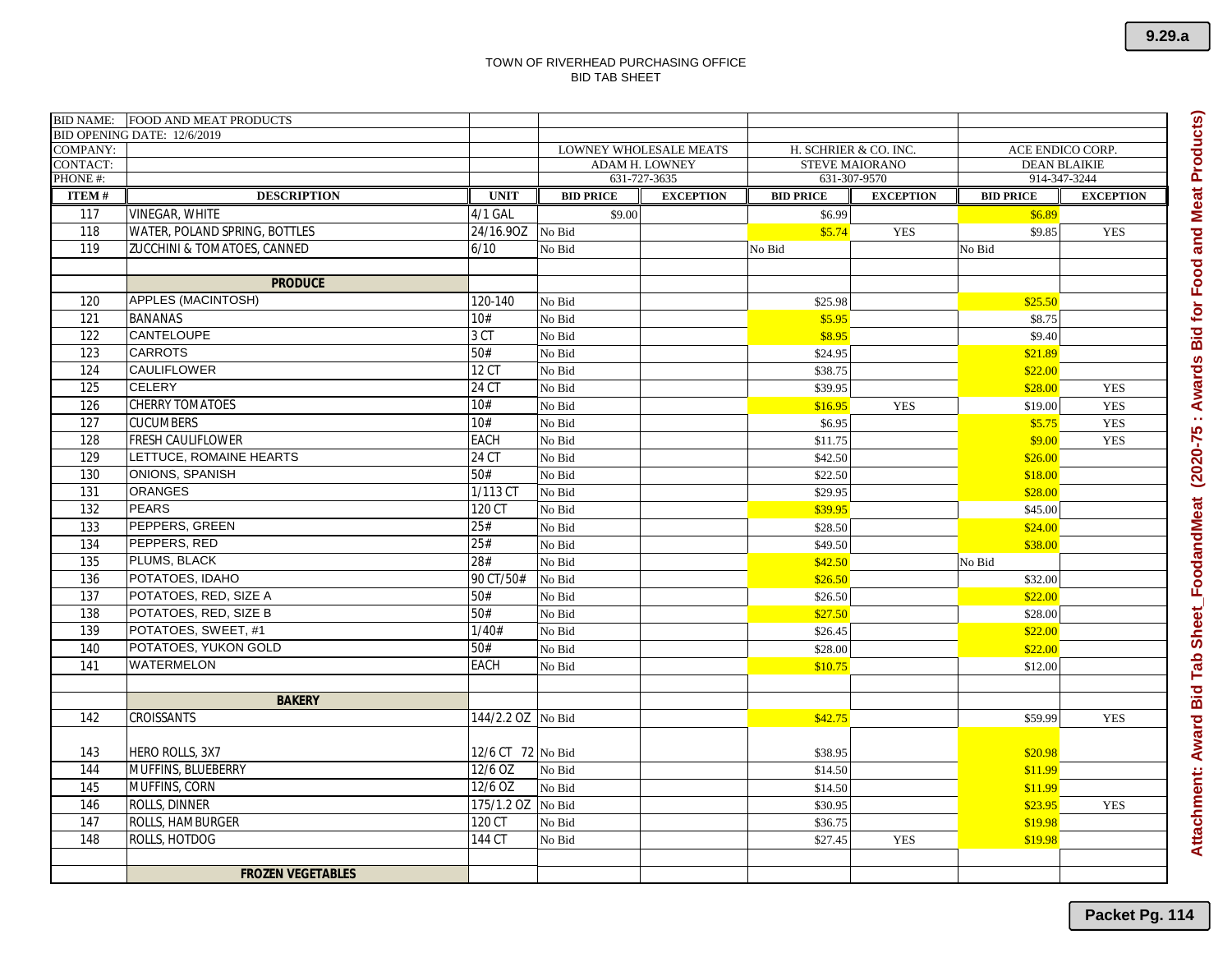|                      | BID NAME: FOOD AND MEAT PRODUCTS                        |             |                                                 |                                                |                                     |                  |
|----------------------|---------------------------------------------------------|-------------|-------------------------------------------------|------------------------------------------------|-------------------------------------|------------------|
|                      | BID OPENING DATE: 12/6/2019                             |             |                                                 |                                                |                                     |                  |
| COMPANY:<br>CONTACT: |                                                         |             | <b>LOWNEY WHOLESALE MEATS</b><br>ADAM H. LOWNEY | H. SCHRIER & CO. INC.<br><b>STEVE MAIORANO</b> | ACE ENDICO CORP.                    |                  |
| PHONE #:             |                                                         |             | 631-727-3635                                    | 631-307-9570                                   | <b>DEAN BLAIKIE</b><br>914-347-3244 |                  |
| <b>ITEM#</b>         | <b>DESCRIPTION</b>                                      | <b>UNIT</b> | <b>BID PRICE</b><br><b>EXCEPTION</b>            | <b>BID PRICE</b><br><b>EXCEPTION</b>           | <b>BID PRICE</b>                    | <b>EXCEPTION</b> |
| 149                  | ASPARAGUS SPEARS, FROZEN                                | 6/2.5#      | No Bid                                          | \$27.45                                        | \$24.95                             |                  |
| 150                  | <b>BROCOLLI FLORETS, FROZEN</b>                         | 12/2#       | No Bid                                          | \$19.95                                        | \$16.29                             |                  |
| 151                  | <b>BRUSSELS SPROUTS, FROZEN</b>                         | 12/2.5#     | No Bid                                          | \$18.40                                        | \$17.39                             |                  |
|                      |                                                         | 12/2.5#     |                                                 |                                                |                                     |                  |
| 152                  | CARROTS, BELGIAN CUT, FROZEN                            | 40#         | No Bid                                          | \$17.39                                        | \$17.39                             |                  |
|                      |                                                         | 4/2.5#      |                                                 |                                                |                                     |                  |
| 153                  | CARROTS, DICED, FROZEN                                  | 10#         | No Bid                                          | \$30.79                                        | \$12.89                             |                  |
|                      |                                                         | 12/2#       |                                                 |                                                |                                     |                  |
| 154                  | CAULIFLOWER, FROZEN, (2 LB. PKGS.)                      | 24#         | No Bid                                          | \$16.75                                        | \$15.98                             |                  |
| 155                  | COLLARD GREENS, FROZEN                                  | 12/3#       | No Bid                                          | \$28.75                                        | \$22.24                             |                  |
| 156                  | <b>GREEN BEANS, WHOLE, FROZEN</b>                       | 12/2.5#     | No Bid                                          | \$19.60                                        | \$17.39                             | <b>YES</b>       |
| 157                  | <b>KALE, FROZEN</b>                                     | 12/3#       | No Bid                                          | \$28.95                                        | \$27.98                             |                  |
| 158                  | OKRA, CUT, FROZEN                                       | 12/2#       | No Bid                                          | \$20.90                                        | \$19.45                             |                  |
| 159                  | ONIONS, PEARL, FROZEN                                   | 12/2#       | No Bid                                          | \$34.95                                        | \$25.97                             |                  |
| 160                  | PEAS & CARROTS, FROZEN                                  | 12/2.5#     | No Bid                                          | \$20.49                                        | \$20.47                             |                  |
| 161                  | PEAS, FROZEN                                            | 12/2.5#     | No Bid                                          | \$24.30                                        | \$20.47                             |                  |
| 162                  | POTATO MEDLEY, LAMB WESTON, #508, FROZEN                | 5/3#        | No Bid                                          | \$33.76                                        | \$34.29                             |                  |
| 163                  | SNAP PEAS, FROZEN                                       | 12/2#       | No Bid                                          | No Bid                                         | \$25.79                             |                  |
| 164                  | SPINACH, CHOPPED, FROZEN                                | 12/3#       | \$28.00                                         | \$23.98                                        | \$21.79                             |                  |
| 165                  | SQUASH, YELLOW, SLICED, FROZEN                          | 12/3#       | No Bid                                          | \$27.95                                        | \$24.89                             |                  |
| 166                  | SQUASH, ZUCCHINI, SLICED, FROZEN                        | 12/3#       | No Bid                                          | \$29.40                                        | \$24.79                             |                  |
| 167                  | TURNIP GREENS, CHOPPED, FROZEN                          | 12/3#       | No Bid                                          | \$39.95                                        | No Bid                              |                  |
| 168                  | TURNIPS, DICED, FROZEN                                  | 12/3#       | No Bid                                          | \$39.95                                        | \$19.79                             |                  |
| 169                  | VEGETABLE, CALIFORNIA BLEND, FROZEN                     | 12/2.5#     | No Bid                                          | \$20.95                                        | \$17.39                             |                  |
| 170                  | VEGETABLE, ITALIAN BLEND, FROZEN                        | 12/2.5#     | No Bid                                          | \$20.95                                        | \$18.89                             |                  |
| 171                  | VEGETABLE, NORMANDY BLEND, FROZEN                       | 12/2.5#     | No Bid                                          | \$22.95                                        | \$16.29                             |                  |
| 172                  | VEGETABLE, SCANDINAVIAN BLEND, FROZEN                   | 12/2.5#     | No Bid                                          | \$20.95                                        | \$18.97                             |                  |
| 173                  | VEGETABLE, WINTER BLEND, FROZEN                         | 12/2.5#     | No Bid                                          | \$21.95                                        | \$18.97                             |                  |
|                      |                                                         |             |                                                 |                                                |                                     |                  |
|                      | <b>FROZEN MEAT/SEAFOOD</b>                              |             |                                                 |                                                |                                     |                  |
|                      | CHICKEN CUTLET, PLAIN, FULLY COOKED, INDIVIDUALLY QUICK | 40/4 OZ     |                                                 |                                                |                                     |                  |
| 174                  | <b>FROZEN</b>                                           | 10#         | No Bid                                          | \$37.49                                        | \$42.89                             |                  |
| 175                  | CHICKEN, BREAST FILETS, INDIVIDUALLY QUICK FROZEN       | 48 ct/5 0Z  | No Bid                                          | \$52.95                                        | \$30.49                             |                  |
| 176                  | CHICKEN, CORDON BLEU, BARBER FOODS, FROZEN              |             | No Bid                                          | \$53.98                                        | \$50.79                             |                  |
| 177                  | CHICKEN, LEG & THIGH, INDIVIDUALLY QUICK FROZEN         | 48/7.33OZ   | No Bid                                          | \$37.89                                        | \$44.79                             |                  |
| 178                  | HAMBURGERS, 4 OZ PATTY, FROZEN                          | 10#         | \$31.00                                         | \$29.50                                        | \$29.97                             |                  |
|                      |                                                         |             |                                                 |                                                |                                     |                  |
| 179                  | RAW TIGER SHRIMP, 21-25 COUNT, CLEANED AND DEVEINED     | 5/2#        | No Bid                                          | \$59.95                                        | \$58.97                             |                  |
| 180                  | SALMON PIECES, INDIVIDUALLY QUICK FROZEN                | 10#/4 OZ    | No Bid                                          | \$77.90<br><b>YES</b>                          | \$57.49                             |                  |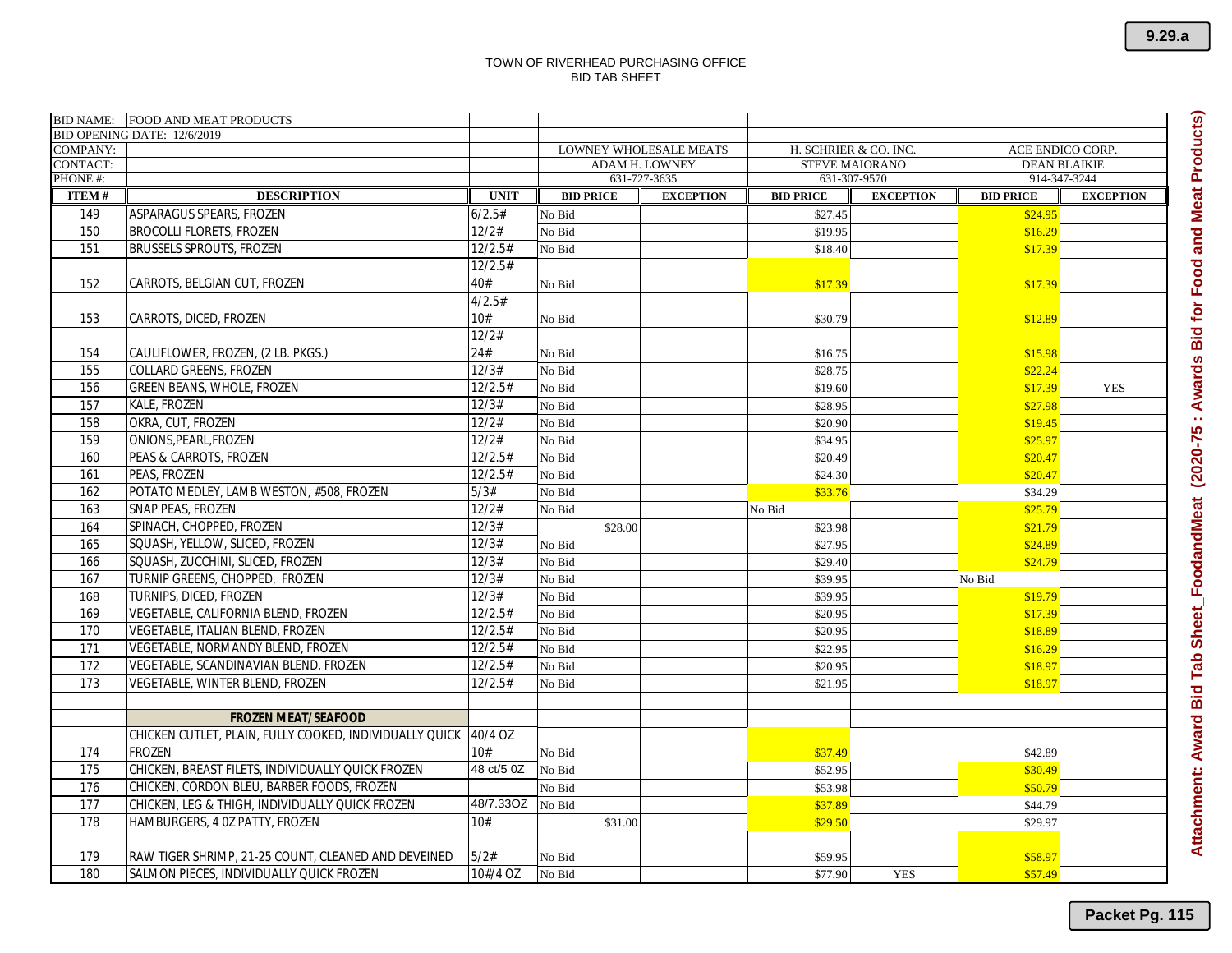|                                    | BID NAME: FOOD AND MEAT PRODUCTS                     |             |                  |                                                        |                                                |                  |                                         |                  |
|------------------------------------|------------------------------------------------------|-------------|------------------|--------------------------------------------------------|------------------------------------------------|------------------|-----------------------------------------|------------------|
|                                    | BID OPENING DATE: 12/6/2019                          |             |                  |                                                        |                                                |                  |                                         |                  |
| <b>COMPANY:</b><br><b>CONTACT:</b> |                                                      |             |                  | <b>LOWNEY WHOLESALE MEATS</b><br><b>ADAM H. LOWNEY</b> | H. SCHRIER & CO. INC.<br><b>STEVE MAIORANO</b> |                  | ACE ENDICO CORP.<br><b>DEAN BLAIKIE</b> |                  |
| PHONE #:                           |                                                      |             |                  | 631-727-3635                                           | 631-307-9570                                   |                  | 914-347-3244                            |                  |
| <b>ITEM#</b>                       | <b>DESCRIPTION</b>                                   | <b>UNIT</b> | <b>BID PRICE</b> | <b>EXCEPTION</b>                                       | <b>BID PRICE</b>                               | <b>EXCEPTION</b> | <b>BID PRICE</b>                        | <b>EXCEPTION</b> |
| 181                                | <b>SEA LEGS SUPREME</b>                              | 12/2.5#     | No Bid           |                                                        | \$45.95                                        |                  | \$54.89                                 |                  |
|                                    |                                                      |             |                  |                                                        |                                                |                  |                                         |                  |
|                                    | <b>FROZEN DESSERTS</b>                               |             |                  |                                                        |                                                |                  |                                         |                  |
| 182                                | CAKE, BROWNIE, SHEET, FROZEN                         | 2 TRAYS     | No Bid           |                                                        | \$39.85                                        |                  | \$39.89                                 |                  |
| 183                                | CAKE, CARROT, SHEET, FROZEN                          | 4/96 OZ     | No Bid           |                                                        | \$83.50                                        |                  | \$75.69                                 |                  |
|                                    |                                                      |             |                  |                                                        |                                                |                  |                                         |                  |
| 184                                | CAKE, CHEESE, DAVID'S COOKIES NEW YORK STYLE, FROZEN | 2/10"       | No Bid           |                                                        | \$21.49                                        | <b>YES</b>       | \$36.49                                 |                  |
| 185                                | CAKE, CRUMB, SHEET, FROZEN                           | EACH        | No Bid           |                                                        | \$20.45                                        |                  | \$17.97                                 |                  |
|                                    |                                                      | 12/16 OZ    |                  |                                                        |                                                |                  |                                         |                  |
| 186                                | CAKE, POUND, LOAF, FROZEN                            | 192 OZ      | No Bid           |                                                        | \$56.98                                        |                  | \$51.98                                 |                  |
| 187                                | DANISH, ASSTD. FROZEN, WRAPPED                       | 24 CT       | \$24.00          |                                                        | \$24.40                                        |                  | \$18.97                                 |                  |
| 188                                | ICE CREAM CUP, CHOCOLATE                             | 96/4 OZ     | No Bid           |                                                        | \$26.75                                        |                  | \$17.98                                 |                  |
| 189                                | ICE CREAM CUP, VANILLA                               | 96/4 OZ     | No Bid           |                                                        | \$26.75                                        |                  | \$17.98                                 |                  |
| 190                                | LIMONCELLO, PRESLICED, 14 SLICES, FROZEN             | 4/BOX       | No Bid           |                                                        | \$93.00                                        |                  | \$91.92                                 | <b>YES</b>       |
| 191                                | PIE, COCONUT CUSTARD, SARA LEE                       | 6/10"       | No Bid           |                                                        | \$39.95                                        | <b>YES</b>       | \$26.79                                 | <b>YES</b>       |
| 192                                | PIE, PEACH, MRS SMITH'S                              | 6/10"       | No Bid           |                                                        | \$62.75                                        | <b>YES</b>       | \$56.79                                 | <b>YES</b>       |
| 193                                | PIE, PUMPKIN, MRS SMITH'S                            | 6/10"       | No Bid           |                                                        | \$40.95                                        | <b>YES</b>       | \$37.98                                 | <b>YES</b>       |
| 194                                | PIES, APPLE, MRS. SMITH'S                            | 6/10'       | No Bid           |                                                        | \$38.50                                        | <b>YES</b>       | \$26.79                                 | <b>YES</b>       |
| 195                                | SORBET, RASBERRY                                     | 3 GAL       | No Bid           |                                                        | No Bid                                         |                  | \$18.79                                 |                  |
| 196                                | TIRAMISU, PRESLICED, 14 SLICES, FROZEN               | 4/BOX       | No Bid           |                                                        | \$26.95                                        | <b>YES</b>       | \$27.98                                 |                  |
|                                    |                                                      |             |                  |                                                        |                                                |                  |                                         |                  |
|                                    | <b>FROZEN PREPARED FOODS</b>                         |             |                  |                                                        |                                                |                  |                                         |                  |
|                                    |                                                      | 40/4 OZ     |                  |                                                        |                                                |                  |                                         |                  |
| 197                                | COD, BATTERED WITH CORONA, FROZEN                    | 10#         | No Bid           |                                                        | \$72.50                                        |                  | \$59.89                                 |                  |
|                                    |                                                      | 29/5.5 OZ   |                  |                                                        |                                                |                  |                                         |                  |
| 198                                | COD, POTATO CRUSTED, FROZEN                          | 159 OZ      | No Bid           |                                                        | \$72.50                                        |                  | \$68.98                                 |                  |
| 199                                | EGGPLANT ROLETTE, FROZEN                             | 48/3.5 OZ   | No Bid           |                                                        | \$52.95                                        |                  | \$34.29                                 |                  |
| 200                                | FISH, SOLE, SCALLOP & CRAB STUFFED, FROZEN           | 32 CT/5 OZ  | No Bid           |                                                        | \$76.79                                        |                  | \$69.79                                 |                  |
| 201                                | KRABBY CAKES, MRS FRIDAY'S, FROZEN                   | 10#/3 OZ    | No Bid           |                                                        | \$69.95                                        |                  | \$42.87                                 |                  |
| 202                                | LASAGNA ROLL UPS, FROZEN                             | 6/3.5 OZ    | No Bid           |                                                        | \$31.49                                        |                  | \$34.39                                 |                  |
| 203                                | MEATBALLS, PLAIN, FROZEN                             | 10#/2 OZ    | \$28.00          |                                                        | \$29.95                                        |                  | \$23.29                                 |                  |
| 204                                | MEATBALLS, SWEDISH, FROZEN                           | 10#/2 OZ    | No Bid           |                                                        | \$39.95                                        |                  | \$59.89                                 | <b>YES</b>       |
| 205                                | PIERCE SUPER-CHIK'N, 8 PC CUT, BULK PACK, FROZEN     | 1/10#       | No Bid           |                                                        | \$59.95                                        |                  | \$55.97                                 |                  |
| 206                                | POT ROAST W/GRAVY COOKED                             | 3/6#        | No Bid           |                                                        | \$97.20                                        |                  | \$82.35                                 | <b>YES</b>       |
| 207                                | POTATO PANCAKE, FROZEN                               | 432/.67 OZ  | No Bid           |                                                        | \$41.50                                        |                  | \$42.13                                 |                  |
| 208                                | <b>SAUSAGE LINKS, COOKED</b>                         | 160/1 OZ    | No Bid           |                                                        | \$32.95                                        |                  | \$24.97                                 |                  |
| 209                                | SHELLS, STUFFED, MEDIUM                              | 120/2 OZ    | No Bid           |                                                        | \$43.75                                        |                  | \$33.69                                 |                  |
| 210                                | STUFFED CABBAGE, FROZEN                              | 48 CT       | No Bid           |                                                        | \$82.95                                        |                  | \$76.97                                 |                  |
| 211                                | STUFFED PEPPERS, FROZEN, CAMPBELLS                   | 48 CT       | No Bid           |                                                        | \$66.85                                        |                  | \$65.87                                 |                  |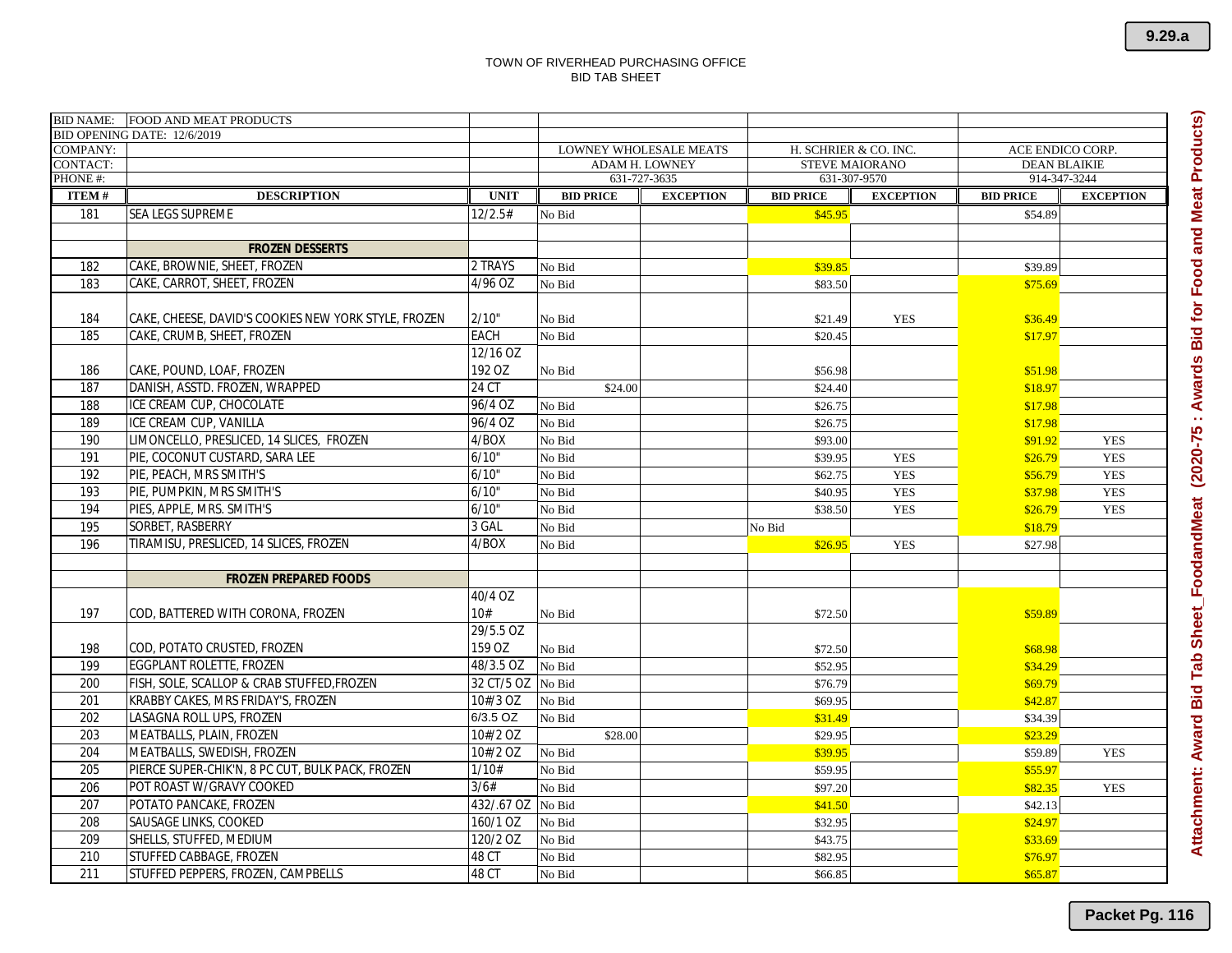|                 | BID NAME: FOOD AND MEAT PRODUCTS              |             |                  |                                                        |                                                |                     |                  |                  |
|-----------------|-----------------------------------------------|-------------|------------------|--------------------------------------------------------|------------------------------------------------|---------------------|------------------|------------------|
| <b>COMPANY:</b> | BID OPENING DATE: 12/6/2019                   |             |                  |                                                        |                                                |                     | ACE ENDICO CORP. |                  |
| <b>CONTACT:</b> |                                               |             |                  | <b>LOWNEY WHOLESALE MEATS</b><br><b>ADAM H. LOWNEY</b> | H. SCHRIER & CO. INC.<br><b>STEVE MAIORANO</b> | <b>DEAN BLAIKIE</b> |                  |                  |
| PHONE #:        |                                               |             |                  | 631-727-3635                                           | 631-307-9570                                   |                     | 914-347-3244     |                  |
| <b>ITEM#</b>    | <b>DESCRIPTION</b>                            | <b>UNIT</b> | <b>BID PRICE</b> | <b>EXCEPTION</b>                                       | <b>BID PRICE</b>                               | <b>EXCEPTION</b>    | <b>BID PRICE</b> | <b>EXCEPTION</b> |
| 212             | TATER TOTS, FROZEN                            | 10#         | No Bid           |                                                        | \$51.98                                        |                     | \$27.89          |                  |
|                 |                                               |             |                  |                                                        |                                                |                     |                  |                  |
|                 | <b>FROZEN OTHER</b>                           |             |                  |                                                        |                                                |                     |                  |                  |
| 213             | EGG PRODUCT, FROZEN                           | 6/5#        | No Bid           |                                                        | \$46.75                                        |                     | \$43.19          |                  |
| 214             | JUICE, ORANGE, SUNCUP, FROZEN                 | 72/4 OZ     | No Bid           |                                                        | \$10.45                                        |                     | \$11.69          |                  |
| 215             | JUICE, APPLE, SUNCUP, FROZEN                  | 72/4 OZ     | No Bid           |                                                        | \$9.49                                         |                     | \$11.69          |                  |
| 216             | JUICE, PINEAPPLE-ORANGE, SUNCUP, FROZEN       | 72/40Z      | No Bid           |                                                        | \$10.25                                        |                     | \$11.99          |                  |
|                 |                                               |             |                  |                                                        |                                                |                     |                  |                  |
|                 | <b>DAIRY</b>                                  |             |                  |                                                        |                                                |                     |                  |                  |
| 217             | <b>BUTTER BLOCK</b>                           | 36/1#       | \$108.00         |                                                        | \$109.50                                       |                     | \$105.39         |                  |
|                 |                                               | 4/4.25#     |                  |                                                        |                                                |                     |                  |                  |
| 218             | <b>BUTTER PATTIES (individual)</b>            | 17#         | No Bid           |                                                        | \$64.95                                        |                     | \$66.39          |                  |
|                 |                                               | 4/1.5#      |                  |                                                        |                                                |                     |                  |                  |
| 219             | CANNOLI CREAM BAGS W/CHOCOLATE CHIPS          | 6#          | No Bid           |                                                        | \$24.50                                        |                     | \$22.29          |                  |
| 220             | CHEESE, AMERICAN, LOAF, DELUXE WHITE          | 4/5#        | \$65.00          |                                                        | No Bid                                         |                     | \$63.88          |                  |
| 221             | CHEESE, AMERICAN, SLICED, DELUXE WHITE        | 4/5#        | \$53.00          |                                                        | \$66.95                                        |                     | \$54.16          |                  |
| 222             | CHEESE, COTTAGE                               | 4/5#        | No Bid           |                                                        | \$27.45                                        |                     | \$28.80          |                  |
| 223             | CHEESE, MOZZARELLA, BLOCK                     | 5#          | \$13.00          |                                                        | \$15.48                                        | <b>YES</b>          | \$16.44          | <b>YES</b>       |
| 224             | CHEESE, PARMESAN, PC                          | 200/.5 EA   | No Bid           |                                                        | \$15.49                                        |                     | \$17.29          |                  |
| 225             | CHEESE, SWISS (4" x 4" LOAF), FINLANDIA       | 7#          | \$28.00          |                                                        | \$23.84                                        | <b>YES</b>          | \$29.33          |                  |
| 226             | CHEESE, CHEDDAR, SHREDDED                     | 5#          | No Bid           |                                                        | \$13.89                                        | <b>YES</b>          | \$15.92          |                  |
| 227             | CREAM CHEESE, PC                              | 100/1 OZ    | No Bid           |                                                        | \$25.95                                        |                     | \$18.69          |                  |
| 228             | <b>EGGS, FRESH</b>                            | 15 DZ       | No Bid           |                                                        | \$23.50                                        |                     | \$24.98          |                  |
| 229             | JUICE, ORANGE, HOMEMAKER                      | 8/590Z      | No Bid           |                                                        | \$19.29                                        |                     | \$17.89          |                  |
| 230             | SOUR CREAM                                    | 10#         | \$20.00          |                                                        | \$6.75                                         |                     | \$16.59          |                  |
| 231             | WHIPPED CREAM, REAL, EVER-FRESH, AEROSOLE CAN | $12/15$ OZ  | No Bid           |                                                        | \$25.49                                        | <b>YES</b>          | \$26.49          | <b>YES</b>       |
| 232             | WHIPPED TOPPING, EVERY READY, PIPING BAGS     | 12/32 OZ    | No Bid           |                                                        | \$49.85                                        | <b>YES</b>          | \$46.89          | <b>YES</b>       |
| 233             | YOGURT, ALL LOW FAT, FLAVORS                  | 48/4 OZ     | No Bid           |                                                        | \$15.49                                        |                     | \$14.95          |                  |
|                 |                                               |             |                  |                                                        |                                                |                     |                  |                  |
|                 | <b>MEAT, FRESH</b>                            |             |                  |                                                        |                                                |                     |                  |                  |
| 234             | BEEF, BOTTOM ROUND, RAW                       | $4/6 - 8#$  | No Bid           |                                                        | \$3.40/b                                       |                     | \$3.59/lb        |                  |
| 235             | BEEF, CHOPPED 80/20, FRESH, RAW               | 2.90#       | \$3.20/lb        |                                                        | \$2.79/b                                       |                     | \$2.91/lb        |                  |
| 236             | BEEF, TOP ROUND, TRIMMED & TIED, RAW          | 15#         | \$4.25/b         |                                                        | \$3.89/lb                                      |                     | \$4.69/lb        |                  |
| 237             | BONELESS PRIME RIB. OVEN READY, CHOICE        | 88# AVG     | \$11.00/lb       |                                                        | No Bid                                         |                     | \$10.29/lb       |                  |
| 238             | CHICKEN BREAST, RAW                           | 40#         | \$1.40/b         |                                                        | \$1.49/lb                                      |                     | \$1.56/b         |                  |
| 239             | CORNED BEEF, LEAN, MOSEY'S                    | 2/7#        | No Bid           |                                                        | \$3.89/lb                                      |                     | \$4.89/lb        |                  |
| 240             | HAM, DELI, DELUXE, LOW SODIUM                 | 26# AVG     | \$3.50/lb        |                                                        | \$2.79/b                                       |                     | \$2.99/lb        |                  |
| 241             | HOT DOGS, ALL BEEF, SABRETT                   | 5#          | No Bid           |                                                        | \$29.95                                        | <b>YES</b>          | \$23.95          | <b>YES</b>       |
| 242             | PORK BABYBACK RIBS, RAW                       | 18/2.5#     | \$3.25/lb        |                                                        | \$2.98/lb                                      |                     | \$2.85/lb        |                  |

**9.29.a**